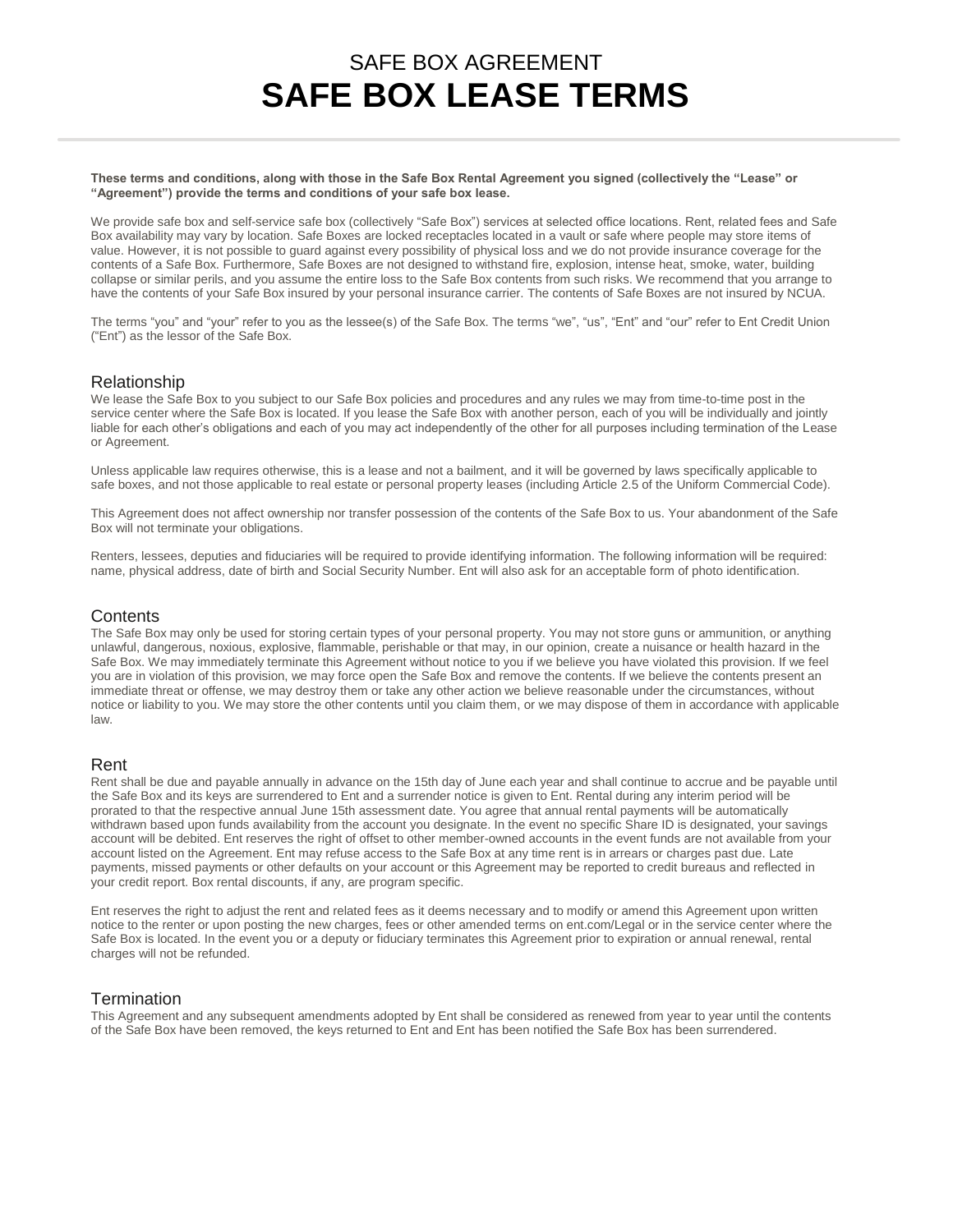# **Conditions**

You will keep the Safe Box in as good a condition as it is now, ordinary wear and tear excepted. If you don't, you will promptly reimburse us for the cost of any repairs, based on our estimate of costs, necessary to place the Safe Box in such condition at the time of Lease termination.

## Keys

You will have the only key(s) to the Safe Box. You agree not to have a key copied, nor give it to anyone else. You shall keep the key(s) in a safe place and immediately notify us if a key is lost or stolen.

If a key is lost, you shall notify Ent without delay and the remaining key returned to Ent so that the Safe Box can be closed and the renter can open and transfer the contents to a new Safe Box. Lost keys must be paid for by the renter, deputies or fiduciaries. If both keys are lost, Ent must be notified without delay. The Safe Box will be forcibly entered by a locksmith contracted for by Ent, in the presence of the renter, a deputy or fiduciary of the renter and an Ent employee. All costs associated with forcibly entering the Safe Box will be paid immediately by you, your deputy or fiduciary. Deputies may not authorize forced entry without specific written, notarized authorization from the renter(s). If renters request the contents to be placed in a Safe Box, then a new box must be rented. Duplication of Safe Box keys is not allowed under any circumstances.

## Liability

THERE IS NO IMPLIED WARRANTY OF MERCHANTABILITY, OR THAT THE SAFE BOX OR PORTION OF THE SERVICE CENTER, PROCEDURE OR SYSTEM MONITORING OR AUTOMATING ACCESS TO THE PORTION OF THE SERVICE CENTER WHERE THE SAFE BOX IS LOCATED, IF ANY, WILL BE FIT FOR A PARTICULAR PURPOSE, NOR ANY OTHER WARRANTY EXPRESSED OR IMPLIED.

We will not be liable to you or any third party for incidental or consequential damages. If an arbitration proceeding is commenced, evidence that tends to prove that any item(s) was left in the Safe Box on the last authorized entry, and was found missing on the next entry, will not create a presumption that it was lost because we were negligent, intentionally did anything wrong or failed to exercise ordinary care. Nor shall we be required to prove we are not at fault for such alleged loss.

If we are adjudged liable to you in an arbitration proceeding, our damages shall be limited to the lesser of your direct actual damages or five (5) times the earned portion of the rent for the then current Lease term. In no event will we be liable for incidental or consequential damages.

You agree to indemnify, and hold us, our employees, our officers, directors and agents harmless from all claims, demands, judgments and expenses (including reasonable attorneys' fees and legal expenses) arising out of or in any way connected with this Agreement or the service center where the Safe Box is located, unless the claim results from our gross negligence or intentional misconduct.

We will not have any liability to you or any other person for, and you assume the entire risk of loss resulting from, the destruction of or damage to the contents of the Safe Box as a result of fire, explosion, intense heat, smoke, water (including fire suppression system), building collapse or other similar perils resulting from acts of nature, terrorism or war, the intentional destructive act of other persons or failure of electrical, mechanical, plumbing, or structural systems. Further, we will have no liability to you or any other person for delays in performing or failures to perform this Agreement, or for loss or damage to the contents of the Safe Box caused by events beyond our reasonable control including, without limitation, events caused by you, your deputies, agents or legal representatives, or by other persons including, without limitation, strikes or other labor disputes, civil unrest or disorder, burglary, robbery, failure of communications or computer systems, nuclear or other natural or man-made disaster, or inaction of government authorities.

#### **WE DO NOT CONTROL ENTRY TO THE SAFE BOX (SELF-SERVICE SAFE BOXES ONLY)**

You acknowledge that (i) other persons may be present in that portion of the service center where the Safe Box is located, (ii) we will not escort you to the Safe Box, (iii) there may be no private area for viewing the contents of the Safe Box or removing contents from or adding contents to the Safe Box, and (iv) it is your responsibility to ensure that the Safe Box and its contents are properly secured when you leave. You assume any and all risks, including without limitation, burglary and robbery before, during or after, your entry (and possible death or injury). We do not carry insurance covering any loss you may incur. You assume the risk of loss or damage to any contents of the Safe Box.

### Access

A Safe Box rented in the names of two or more persons as co-renters (co-lessees) constitutes a separate rental to each individual and is under the control of each of them as fully as if it stood in his or her name alone. Either co-renter may have sole access, may transfer or may surrender the Safe Box. The signature of all renters is required to appoint deputies to access; to transfer, or to surrender the Safe Box. Any co-renter may cancel the appointment of a deputy. Only the following persons shall be eligible for access to the Safe Box:

- a) The renter(s) or lessee(s).
- b) Renter's duly appointed deputy, as shown on the records of Ent. A deputy must be authorized by the renter(s).
- c) Renter's court-appointed representative (fiduciary).
- d) Power of Attorney designations may not be accepted.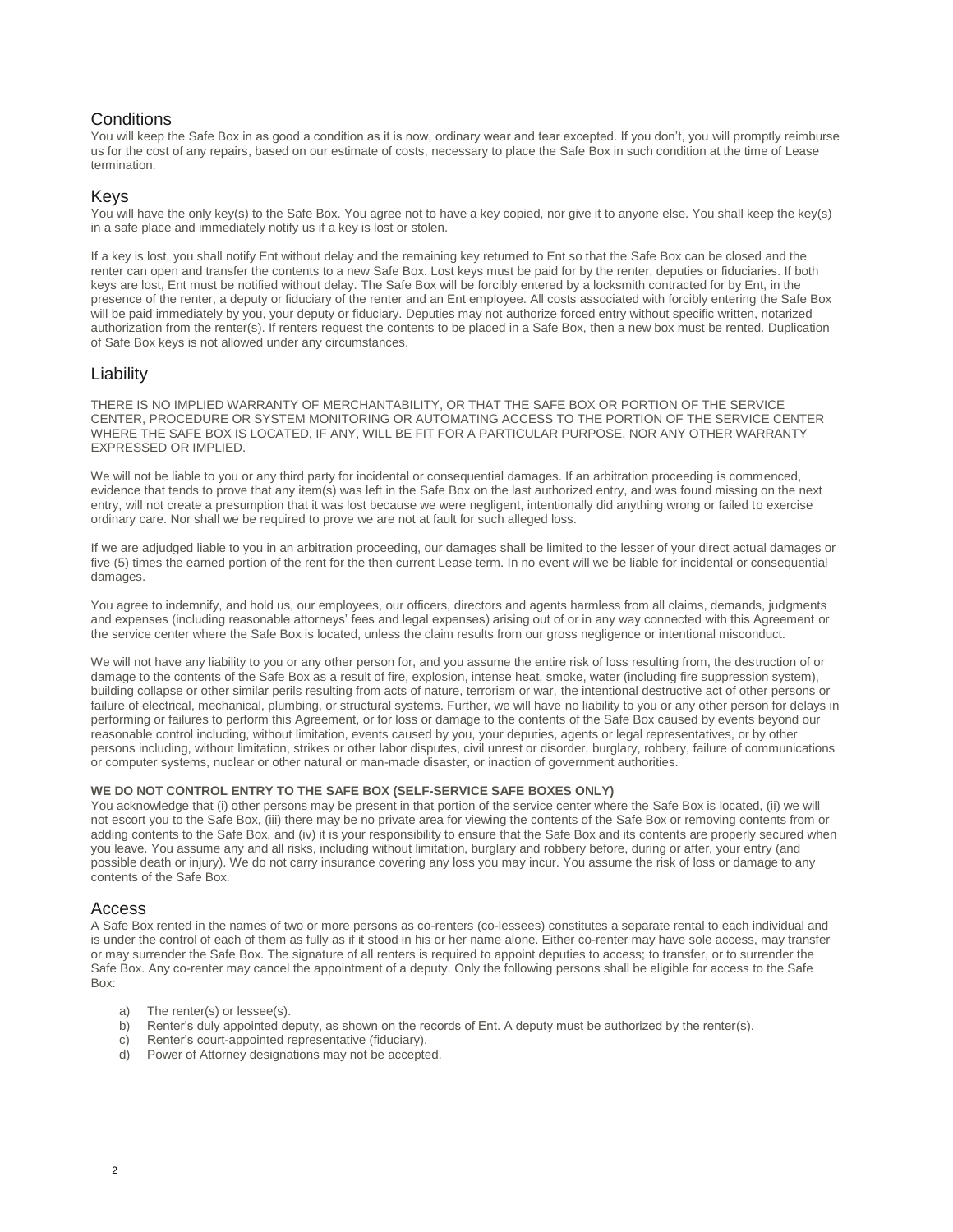The death or legal incapacity of one co-renter shall not affect rights of one or more other co-renters unless otherwise provided by law. Eligible persons may enter the vault after having signed an application for access and proper identification provided.

We may limit our business hours without giving you notice. We may, at our discretion, restrict or deny access to that portion of the service center where the Safe Box is located and/or entry to the Safe Box, without liability to you, (i) during periods of heavy demand, (ii) in the event of any occurrence we deem to be an emergency, (iii) to maintain adequate security, (iv) to preserve the integrity of a procedure or system monitoring or automating access to that portion of the service center where the Safe Box is located, if any. We may also restrict or deny access to that portion of the service center where the Safe Box is located and/or entry to the Safe Box, without liability to you and without an obligation to further verify any facts if:

- our records indicate that you have not paid any sums you owe us:
- we have received or been notified of any legal process, proceeding or matter which we in our sole judgment believe necessitates restricting access or entry;
- you die or are adjudged, or in our opinion, appear to be incompetent;
- a quardian, conservator or similar legal representative is appointed for you;
- we receive conflicting claims or demands regarding your Safe Box or its contents which are not resolved to our satisfaction;
- we believe it necessary to protect us from liability; or
- in our opinion, applicable law or prudent banking practice requires that we restrict or deny access or entry.

In the event of your death, we may, without liability to anyone (i) deny or restrict entry to the Safe Box if, in our opinion, any applicable waiting period has not expired or a court order is necessary to protect us, (ii) permit entry to the Safe Box for inventory purposes, and/or allow removal or copying of your will, burial instructions, cemetery lot deed, unless prohibited by applicable law, and (iii) allow a legal representative appointed with respect to your estate to enter the Safe Box, remove any contents and/ or terminate this Agreement. If we allow entry, the person entering the Safe Box will be deemed to indemnify and hold us harmless from all claims, demands, judgments and expenses arising out of or in any way connected with entry and removal of any contents.

If applicable law requires that a record be signed by you at the time you enter the Safe Box, and we have installed a system to monitor or automate access to the portion of the service center where the Safe Box is located which requires you to provide a unique code or biometric identifier, provision of your unique code or biometric identifier shall be deemed to be your signature on such a record.

#### **Deputy**

If you appoint a deputy, you hereby indemnify and hold us harmless from all claims, demands, judgments, expenses and any other loss arising out of or in any way connected with anything your deputy does or fails to do. The appointment or revocation of a deputy will only be effective after delivery of written appointment or revocation to the service center where the Safe Box is located and we have had a reasonable opportunity to act on it.

The appointment of a deputy must be made in writing signed by all Safe Box lessee(s) and on our form unless otherwise required by law. We may require that your signature on the appointment and revocation be acknowledged by a notary. Unless otherwise required by law, your deputy's authority will continue until it is revoked by delivery of a signed, sufficient (in our judgment) written revocation to the service center where the Safe Box is located. However, we will have no liability for continuing to recognize your deputy's authority until we have actual knowledge of termination and a reasonable opportunity to act on it.

## Fiduciary

Fiduciary means a court-appointed personal representative, guardian, conservator, or trustee. Fiduciaries are required to submit and file with Ent proper documentation of their authority, prior to any attempt to access or rent a Safe Box.

## Corporations, Partnerships, Institutions or Associations

All appropriate documentation required to open an account must be submitted to Ent to engage in a Safe Box lease. Documentation provided must clearly indicate that the renter(s) signing this Agreement are duly authorized by the corporation, partnership, institution or association.

### **Transfer**

You agree not to transfer (i) your interest in this Agreement, (ii) the key(s) to the Safe Box or use or possession of the Safe Box, or (iii) anything necessary to use a system monitoring or automating access to that portion of the service center where the Safe Box is located, if any, without our prior written consent.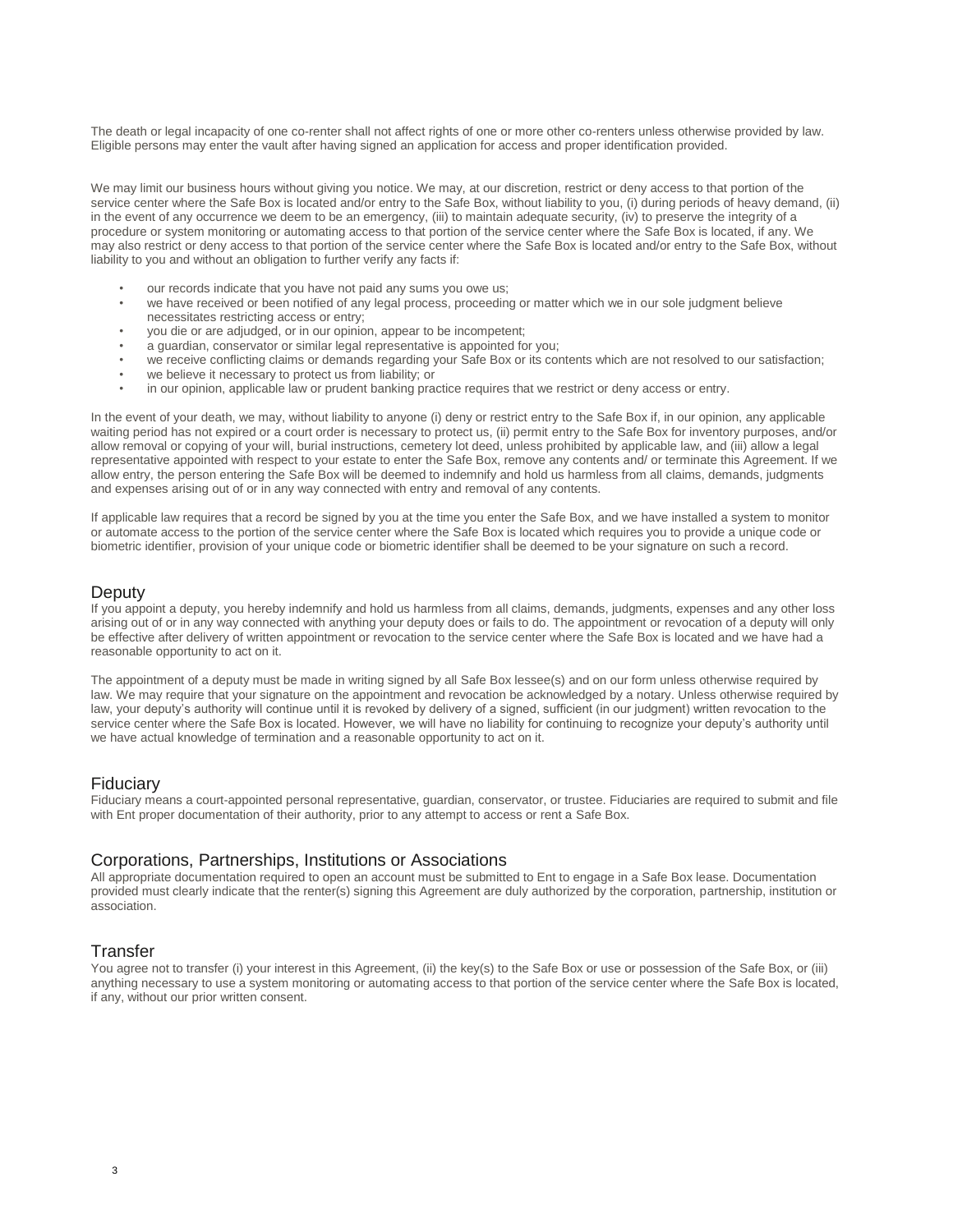## **Notice**

You agree to promptly notify us in writing at the service center where the Safe Box is located of:

- any change in your address or the address where notices should be sent to you;
- the incompetence, incapacity, death or termination of any lessee, deputy or appointment of a legal representative for you;
- your bankruptcy; and
- any necessary maintenance or repairs to the Safe Box.

Notice to us will not be effective until it is actually received by us and we have had a reasonable opportunity to act on such notice. Unless otherwise required by law, any notice, statement or other correspondence we send you may be sent by regular first-class mail to the last address we have for you in our Safe Box records. Any notice, statement or correspondence may be sent to any one of you or your deputies or legal representatives. You assume the risk of loss in the mail. Any notice we send you will be effective upon mailing.

# Delinquent Rental and Forced Entry

If this Agreement is terminated by either party, or if the annual rental fee or other charges assessed are not paid, or if the renter, deputy, or fiduciary fail to otherwise comply with a provision of this Agreement, delinquent fees will be imposed and Ent is authorized to forcibly enter the Safe Box. Except for the immediate removal of nuisance or health hazard items as set forth in the above Contents section, prior to such forced entry, Ent shall provide you, any of your deputies or fiduciaries with sixty (60) days' prior written notice, at the last known address as shown in our records, of our intent to enter. Forced entry of the Safe Box shall be in the presence of at least two Ent representatives (one of which will be supervisory level). The contents of said Safe Box shall be inventoried, removed and retained under dual control, subject to the payment of all rental fees and other charges incurred in the forcible entry of the Safe Box, changing the lock, repairing the Safe Box and storing the contents. If no claim is made of the contents of the Safe Box, the contents will be considered Unclaimed Property and remitted to the state of Colorado per applicable law. Notwithstanding the foregoing, in the event of forced entry, Ent may destroy or discard all or a portion of the contents contained in the Safe Box which Ent deems, in our sole discretion, to be without marketable value.

## Substitution and Relocation

We may, in our sole discretion, substitute another Safe Box for or relocate the Safe Box. After sending you at least thirty (30) days' prior written notice, we may:

- substitute a different self- or full-service, at our option, box of the same or larger size at the same or a different service center location at the same rent as the Safe Box, and you will by the date specified in such notice, empty the Safe Box and comply with our exchange procedures; or
- move your Safe Box, at no additional cost to you, to a different service center location and you will by the date specified in such notice, remove anything from the Safe Box that might be damaged during the move; you agree that we will not be liable for any damage caused to items left in the Safe Box during the move.

We will have no liability as the result of substitution or relocation in accordance with this Agreement or applicable law.

## **Privacy**

This Agreement gives us the right to drill the Safe Box and remove its contents in certain limited instances. It is possible that we may drill the Safe Box and remove its contents in error, even though we have reasonable procedures in place to avoid such an error. Whenever we drill a Safe Box and remove its contents we follow procedures that are designed to ensure that the contents remain secure. One of these procedures requires us to examine each item so that it can be described in an inventory of the contents. If you believe that by us examining an item, or describing it in an inventory, we would infringe on any privacy interest you have in that item, you agree not to place such item in the Safe Box. You acknowledge that the portion of the service center where the Safe Box is located may contain one or more cameras which may record your actions and the contents of your Safe Box when it is open.

## Legal Proceedings

If by reason of any law, action, act, writ, injunction, search warrant, court order or other legal process, the renter(s), deputies or fiduciaries of the renter are forbidden access to the Safe Box, then the Safe Box may, at our option, be closed to all persons until all legal requirements shall have been furnished to Ent to resolve, remedy or otherwise terminate the denied access. Ent shall not be liable for allowing access to the Safe Box or for loss of or damage to property contained therein, if the Safe Box is entered and/or property therein removed by virtue of any law, action, act, writ, injunction, search warrant, court order, or other legal process. Ent is hereby authorized to presume that any such law, action, act, writ, injunction, search warrant, court order or other legal process is valid, and shall be under no duty to investigate, resist, verify or contest the same.

## Safe Box Rental to a Minor

Ent will not allow a minor under the age of 18 to be a renter or deputy on a Safe Box.